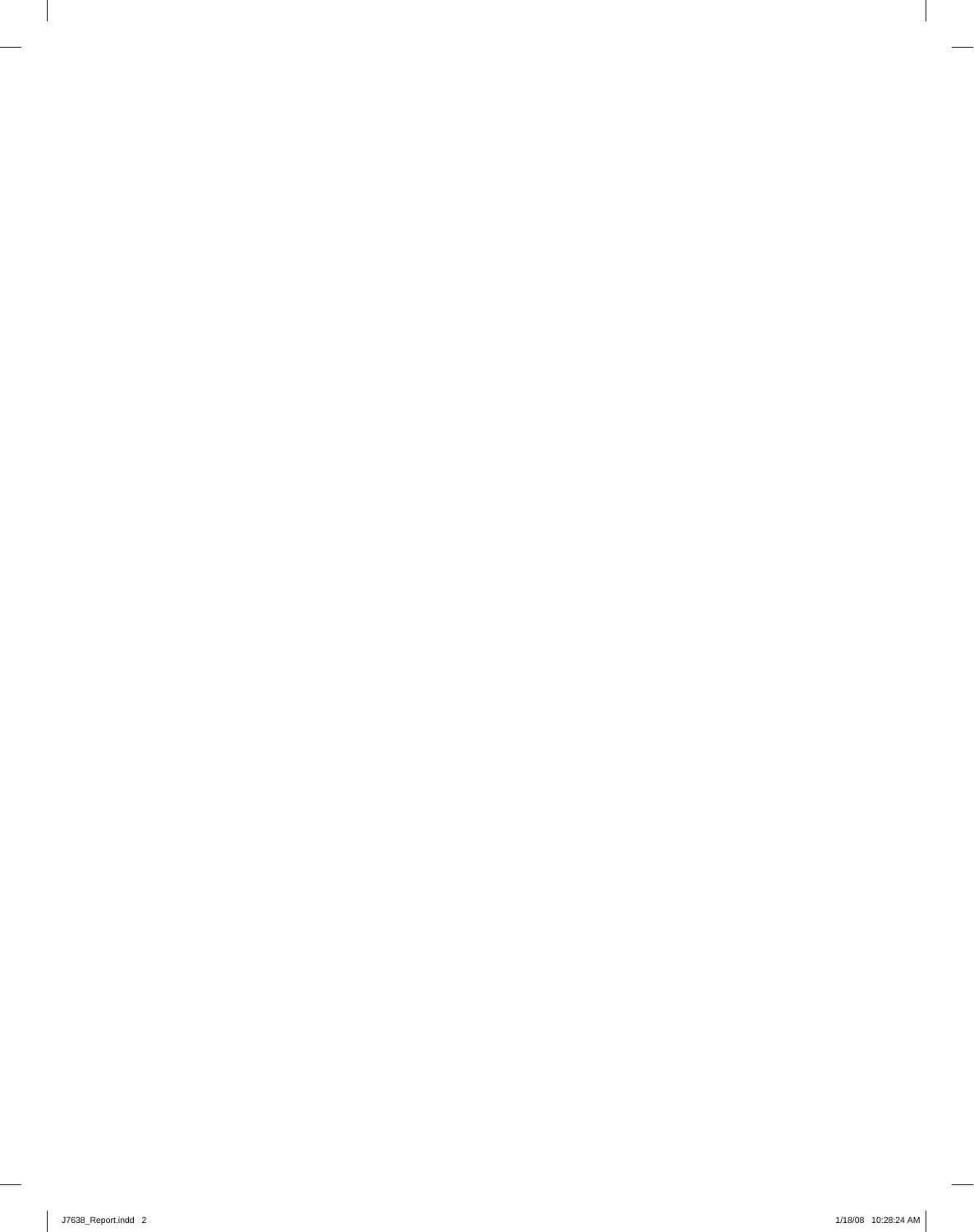# **Introduction**

The Beverage Container Program has now completed its first full year of operation. Since its inception in November 2005, the program has experienced an enormous success rate of return at 82% and continues to enjoy a high level of public support in all regions of the Northwest Territories. In 2006-2007 alone, over 2.6 million dollars has been refunded to consumers who returned their beverage containers. The following is a summary of the 2006-2007 Beverage Container Program.

Great Bear Lake

Paulatuk

● Colville Lake

Tuktoyaktuk

Wrigley

Deline

Tulita

Fort Good Hope

Norman Wells

**Tsiigehtchic** 

Aklavik

Inuvik Fort McPherson

Great Slave Lake

Behchoko

Sachs Harbour

**Ulukhaktok** 

 Licenced depot

 Processing centre

Temporary satellite depot

Serviced by neighbouring community depot

Gameti

Wha Ti

Dettah

Yellowknife

Fort Resolution

**Eort Smith** 

**Wekweti** 

Lutselk'e

# **Depots and Processing Centres**

Depots continue to be operated by community stores, schools,

non-profit groups, band development corporations, individuals and other businesses. Under the program, businesses importing and distributing beverage containers in the NWT must register with the Department of Environment and Natural Resources and make regular reports and payments. This applies to retailers that import their own beverage containers for sale in the NWT.

Depots send their containers to regional processing centres in Yellowknife, Inuvik or Hay River. The processing centres are responsible for selling the containers and sending them to markets or finding other ways to reuse them.

Kakisa Jean Marie River Hay River Trout Lake **Enterprise** Fort Simpson ● Fort Liard Nahanni Butte Fort Providence As of March 31, 2007, local depots operate in 28 communities, which serve 98% of the NWT population. In communities where there are currently no licenced depots, ENR contracts a depot operator from another community to provide collection services. These depots, which are referred to as 'temporary satellite depots', include Fort Liard, Wrigley and Colville Lake. Kakisa and Dettah are serviced by neighbouring community depots. Table 1 lists the depot and processing centres.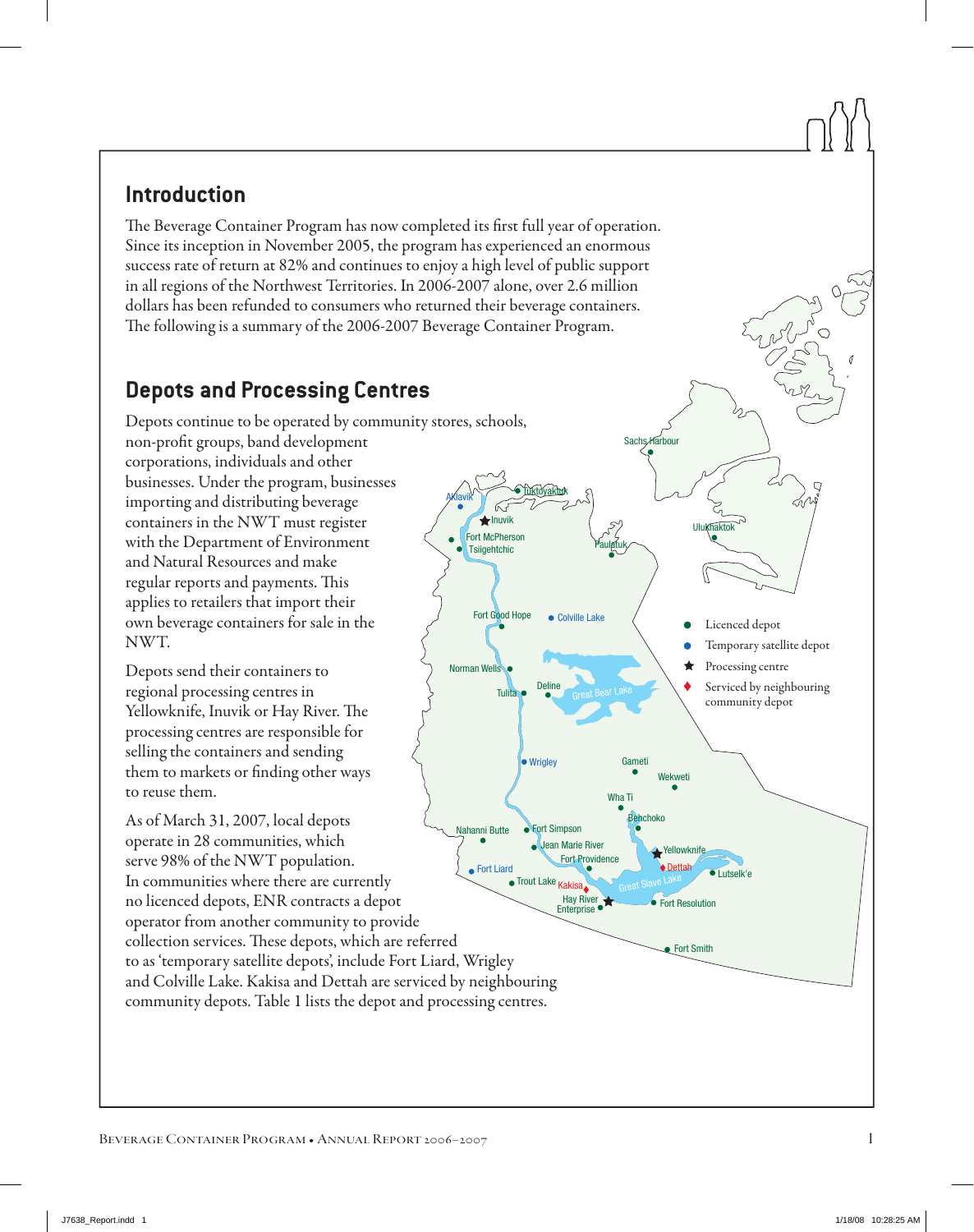# **Table 1: Depot and Processing Centre Operators 2006 - 2007**

| <b>COMMUNITY</b>                                                                                                     | <b>LICENCEE</b>                                                                                                                                                                                                                                | <b>DATE LICENCED</b>                                                         | <b>STATUS (AS OF MARCH 31, 2007)</b>                                                                                                                                                                     |
|----------------------------------------------------------------------------------------------------------------------|------------------------------------------------------------------------------------------------------------------------------------------------------------------------------------------------------------------------------------------------|------------------------------------------------------------------------------|----------------------------------------------------------------------------------------------------------------------------------------------------------------------------------------------------------|
| <b>NORTH SLAVE REGION</b>                                                                                            |                                                                                                                                                                                                                                                |                                                                              |                                                                                                                                                                                                          |
| Behchoko<br>Dettah<br>Gameti<br>Wekweti<br>Wha Ti<br>Yellowknife                                                     | <b>FC Services</b><br>Mabel Gon<br>Tli Cho Community Government<br>Alex's Confectionery<br>The Bottle Shop                                                                                                                                     | Nov-05<br>Dec-05<br>Dec-05<br>Feb-06<br>Nov-05                               | Operated by licencee<br>Use Yellowknife Depot<br>Operated by licencee<br>Operated by licencee<br>Operated by licencee<br>Operated by licencee                                                            |
| SOUTH SLAVE REGION                                                                                                   |                                                                                                                                                                                                                                                |                                                                              |                                                                                                                                                                                                          |
| Enterprise<br>Providence<br>Fort Resolution<br>Fort Smith<br>Hay River<br>Kakisa<br>Lutselk'e                        | Armella Mercredi<br>Deh Gah Secondary School<br>Frank Lafferty<br><b>RTL Recycling</b><br>Tri R Recycling<br>Lutselk'e Dene Band                                                                                                               | Feb-06<br>Feb-06<br><b>Jun-06</b><br>Nov-05<br>Nov-05<br>Feb-06              | Operated by licencee<br>Operated by licencee<br>Operated by licencee<br>Operated by licencee<br>Operated by licencee<br>Use Enterprise or Hay River Depot<br>Operated by licencee                        |
| <b>DEH CHO REGION</b>                                                                                                |                                                                                                                                                                                                                                                |                                                                              |                                                                                                                                                                                                          |
| Fort Liard<br>Fort Simpson<br>Jean Marie River<br>Nahanni Butte<br><b>Trout Lake</b><br>Wrigley                      | Rowes Recycling<br>Doug's Contracting<br>Nahanni Butte First Nation<br>Sambaa K'e Development Corporation                                                                                                                                      | Nov-05<br><b>Jul-06</b><br>Jan-06<br>Nov-05                                  | <b>Temporary Satellite Depot</b><br>Operated by licencee<br>Operated by licencee<br>Operated by licencee<br>Operated by licencee<br><b>Temporary Satellite Depot</b>                                     |
| <b>SAHTU REGION</b>                                                                                                  |                                                                                                                                                                                                                                                |                                                                              |                                                                                                                                                                                                          |
| Colville Lake<br>Deline<br>Fort Good Hope<br>Norman Wells<br>Tulita                                                  | Cathy McKenzio Taylor<br>Chief T'Selehye School<br>Joel Wells<br>Blackwater Lake Contracting Ltd.                                                                                                                                              | Dec-05<br>Dec-05<br>Jan-06<br>Aug-06                                         | <b>Temporary Satellite Depot</b><br>Operated by licencee<br>Operated by licencee<br>Operated by licencee<br>Operated by licencee                                                                         |
| <b>INUVIK REGION</b>                                                                                                 |                                                                                                                                                                                                                                                |                                                                              |                                                                                                                                                                                                          |
| Aklavik<br>Fort McPherson<br>Inuvik<br>Paulatuk<br>Sachs Harbour<br>Tsiigehtchic<br>Tuktoyaktuk<br><b>Ulukhaktok</b> | <b>Billy Archie Contracting and Consulting</b><br><b>Telit Gwichin Recycling Depot</b><br><b>Wrangling River Supply</b><br><b>Brian Kudlak</b><br>David Haogak<br>Don Horrocks<br><b>Tuktoyaktuk Community Corporation</b><br>Joanne Ekpakohak | Feb-06<br>Feb-07<br>Nov-05<br>Jan-06<br>Jan-06<br>Feb-06<br>Jan-06<br>Jan-06 | <b>Temporary Satellite Depot</b><br>Operated by licencee<br>Operated by licencee<br>Operated by licencee<br>Operated by licencee<br>Operated by licencee<br>Operated by licencee<br>Operated by licencee |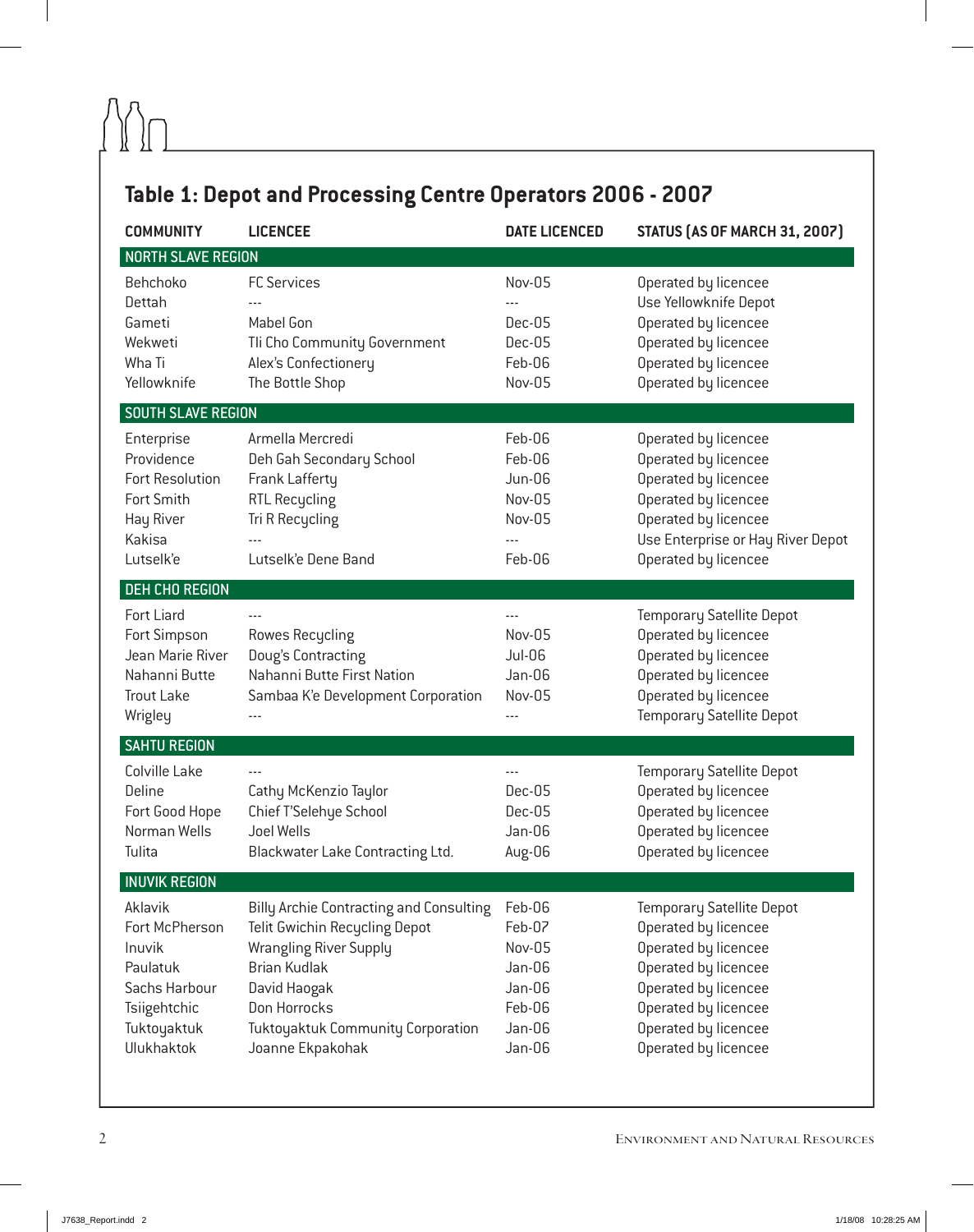# **Distributors**

Under the program, businesses importing and distributing beverage containers in the NWT must register with ENR and make regular reports and payments. As of March 31, 2007, there were 28 registered distributors. Please see Table 2 for a complete list of registered distributors.

# **Table 2: Beverage Container Distributors**

| <b>Company</b>                    | <b>Registration #</b> | <b>Date of Registration</b> |
|-----------------------------------|-----------------------|-----------------------------|
| Core-Mark International Inc.      | DR100                 | <b>Oct-05</b>               |
| Wallace & Carey Inc.              | DR101                 | <b>Oct-05</b>               |
| Federated Cooperative Ltd.        | DR103                 | <b>Oct-05</b>               |
| Canada Safeway Ltd.               | DR104                 | <b>Oct-05</b>               |
| <b>Territorial Beverages</b>      | <b>DR105</b>          | <b>Oct-05</b>               |
| Petersen & Auger                  | DR106                 | <b>Oct-05</b>               |
| Wal-Mart Canada Corp.             | DR107                 | <b>Oct-05</b>               |
| Shoppers Drugmart Inc.            | DR108                 | <b>Oct-05</b>               |
| Westfair Foods Ltd.               | DR109                 | <b>Oct-05</b>               |
| <b>NWT Liquor Commission</b>      | DR110                 | <b>Oct-05</b>               |
| Stanton Group Ltd.                | <b>DR111</b>          | <b>Oct-05</b>               |
| Sobeys Western Region             | DR112                 | <b>Oct-05</b>               |
| North West Company                | DR113                 | <b>Oct-05</b>               |
| Wrangling River Supplies Ltd.     | DR114                 | <b>Oct-05</b>               |
| Tundra Transfer Ltd.              | DR115                 | <b>Oct-05</b>               |
| Tim Hortons TDL Group Corp.       | DR116                 | <b>Oct-05</b>               |
| Northwest Water Company           | DR117                 | <b>Oct-05</b>               |
| <b>Northern Food Services</b>     | <b>DR118</b>          | <b>Oct-05</b>               |
| <b>Sysco Food Services</b>        | DR119                 | <b>Oct-05</b>               |
| McKesson Canada                   | DR120                 | Nov-05                      |
| <b>Bridge Brand Food Services</b> | DR121                 | Nov-05                      |
| <b>Prism Distributions</b>        | DR122                 | Nov-05                      |
| Frontier Coachlines NWT Ltd.      | DR123                 | Nov-05                      |
| Hudson's Bay Company              | DR124                 | Feb-06                      |
| Martin Brower of Canada Co.       | DR125                 | Mar-06                      |
| P.Q.S. Enterprises Ltd.           | DR126                 | Feb-06                      |
| <b>Montage Corporation</b>        | DR127                 | Jun-06                      |
| <b>Canadian Tire Corporation</b>  | DR128                 | Mar-07                      |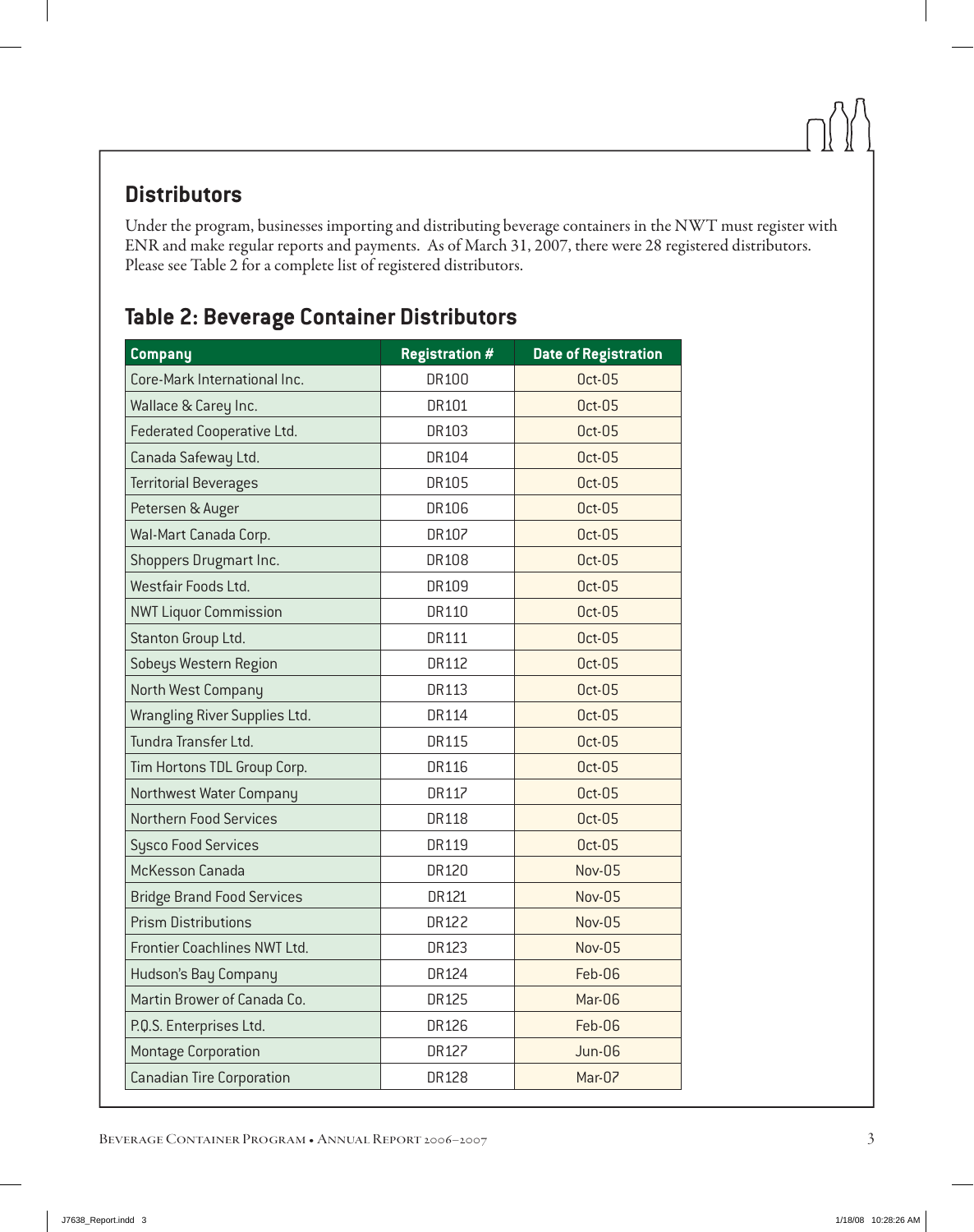# **Waste Reduction and Recovery Advisory Committee**

A Waste Reduction and Recovery Advisory Committee continue to advise ENR on establishing and operating programs to ensure improved reduction and recovery of waste in the NWT. Table 3 is a list of the members as of March 31, 2007.

# **Table 3: Waste Reduction and Recovery Advisory Committee Members**

| <b>Name</b>             | <b>Company/Organization</b>                  | <b>Community</b> |
|-------------------------|----------------------------------------------|------------------|
| Raymond Massey (Chair)  | <b>Community Resident</b>                    | Inuvik           |
| Joe Agrey               | <b>NWT Motor Transport Association</b>       | Yellowknife      |
| <b>Ron Courtoreille</b> | <b>Community Resident</b>                    | <b>Hay River</b> |
| <b>Kristine Drader</b>  | <b>Community Resident</b>                    | Norman Wells     |
| Kevin O'Reilly          | <b>Community Resident</b>                    | Yellowknife      |
| <b>Greg Rowe</b>        | Hay River Liquor Retailers & Tri R Recycling | <b>Hay River</b> |
| <b>Bruce Underhay</b>   | City of Yellowknife                          | Yellowknife      |
| <b>Bob Weaver</b>       | <b>Territorial Beverages</b>                 | Yellowknife      |
| Kevin Kennedy           | <b>NWT Association of Communities</b>        | Yellowknife      |

# **Enforcement**

There were no convictions for offences under the Waste Reduction and Recovery Act during 2006-2007.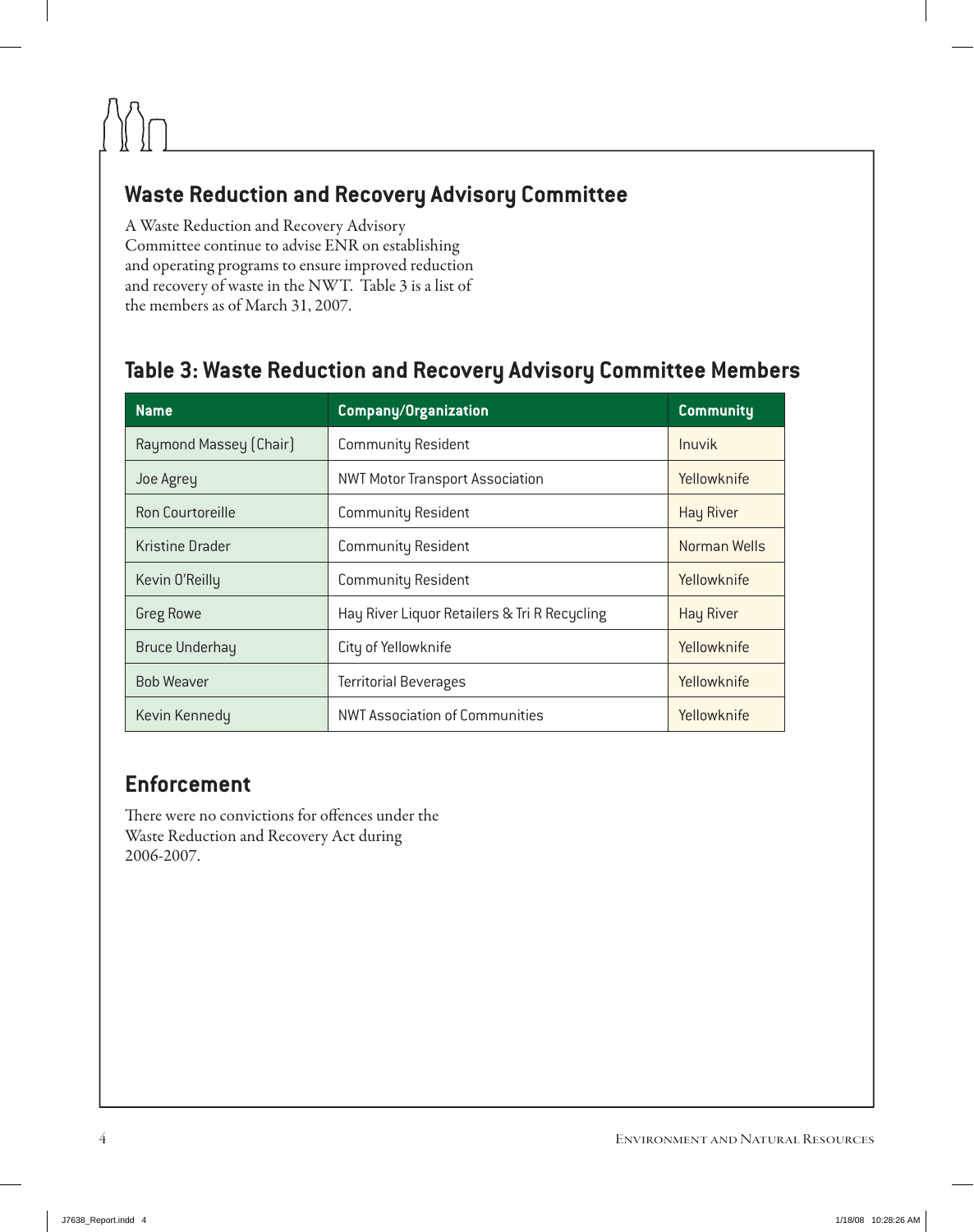# **2006-2007 Rate of Return**

From April 1, 2006 to March 31, 2007, over 29 million beverage containers were distributed in the NWT. Of these, almost 25 million empty beverage containers were returned to NWT depots. This gives us a rate of return for the fiscal year 2006-2007 of 86%.

|                                                               |                  | <b>Container Material and/or Type</b>       | <b>Distributor Sales</b> | <b>Containers Returned</b> |
|---------------------------------------------------------------|------------------|---------------------------------------------|--------------------------|----------------------------|
|                                                               |                  | Glass                                       | 508,049                  | 539,838                    |
| 1.0 Litre                                                     | Aluminum         | 9,120,404                                   | 7,919,878                |                            |
|                                                               | Plastic          | 4,572,059                                   | 3,608,002                |                            |
|                                                               |                  | Tetra Pak/Drink Pouch                       | 2,050,799                | 895,919                    |
|                                                               | $\vee$           | <b>Gable Top</b>                            | 27,680                   | 12,656                     |
|                                                               |                  | <b>Bi-Metal</b>                             | 26,078                   | 9,683                      |
|                                                               |                  | Glass                                       | 47,149                   | 15,760                     |
|                                                               |                  | Aluminum                                    | 0                        | 78,477                     |
| NON-ALCOHOL BEVERAGES<br>1.0 Litre<br>$\overline{\mathsf{M}}$ | Plastic          | 802,741                                     | 555,064                  |                            |
|                                                               |                  | Tetra Pak/Drink Pouch                       | 434,298                  | 222,576                    |
|                                                               | <b>Gable Top</b> | 91,089                                      | 36,028                   |                            |
|                                                               |                  | <b>Bi-Metal</b>                             | 14,919                   | 9,699                      |
|                                                               |                  | Bag-in-a-Box                                | 2,489                    | 5,434                      |
|                                                               |                  | Glass - Refillable Bottle                   | 3,347,534                | 3,453,858                  |
|                                                               | 1.0 Litre        | Glass - Non Refillable Bottle               | 897,008                  | 1,573,569                  |
|                                                               |                  | Aluminum                                    | 6,078,563                | 4,959,234                  |
|                                                               | $\vee$           | <b>Other Material</b>                       | 0                        | 4,030                      |
| ALCOHOL BEVERAGES<br>$\geq 1.0$<br>Litre                      |                  | Glass - Other Than Wine or Spirits          | 0                        | 6,087                      |
|                                                               |                  | Other Material - Other Than Wine or Spirits | 0                        | 1,588                      |
|                                                               | Any<br>Size      | Any Material - Wine or Spirits              | 1,029,108                | 1,030,137                  |
|                                                               |                  | <b>Total</b>                                | 29,049,967               | 24,937,517                 |

# **Table 4: 2006-2007 Rate of Return**

**2006-2007 Rate of Return = 86%**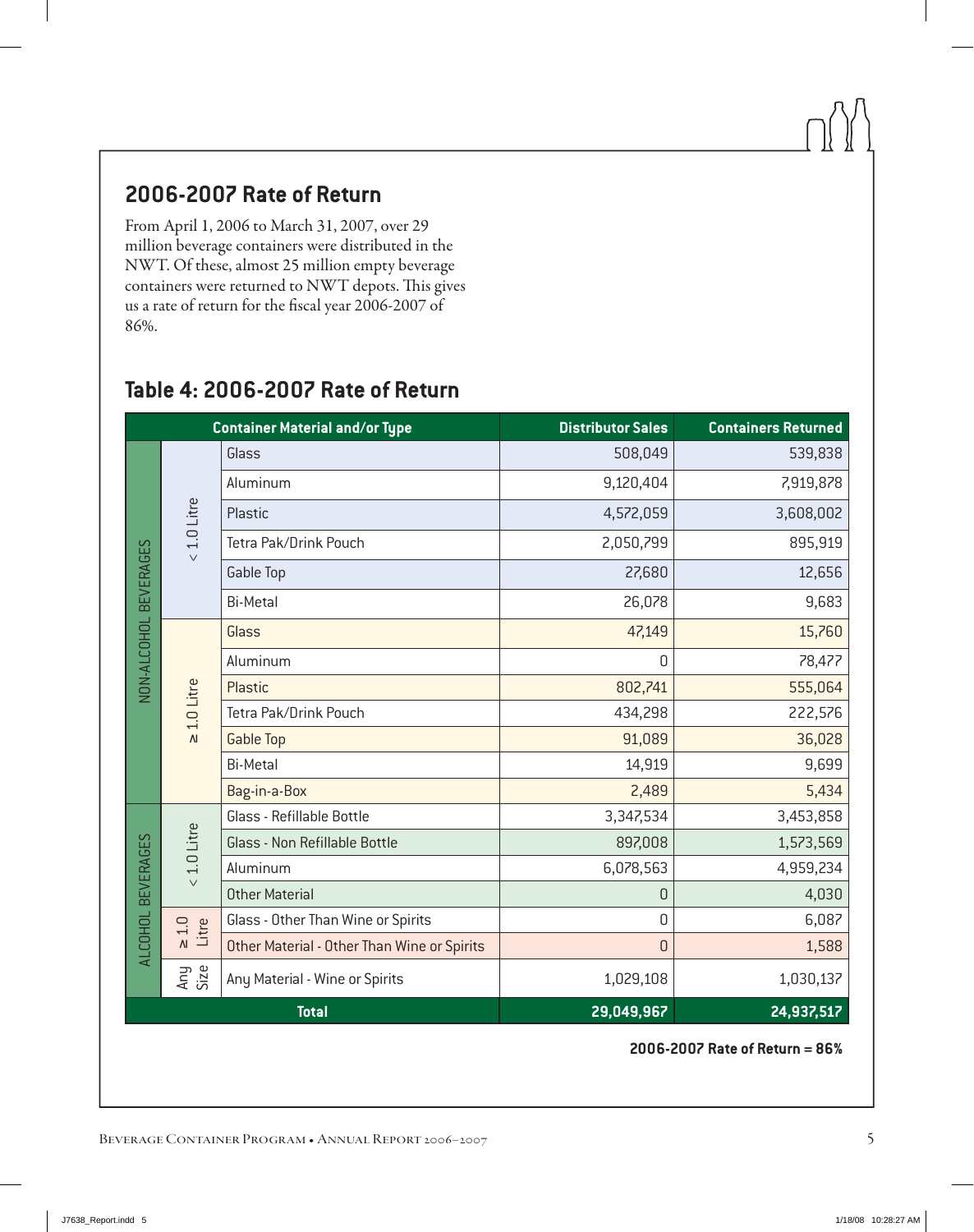

# **Table 6: Containers Returned by Regions – 2006/2007**



| North Slave Region | 12,823,707 | 51.4% |
|--------------------|------------|-------|
| South Slave Region | 5,249,391  | 21.1% |
| Deh Cho Region     | 753,362    | 3.0%  |
| Sahtu Region       | 720,328    | 2.9%  |
| Inuvik Region      | 5,390,729  | 21.6% |
| <b>Total</b>       | 24,937,517 | 100%  |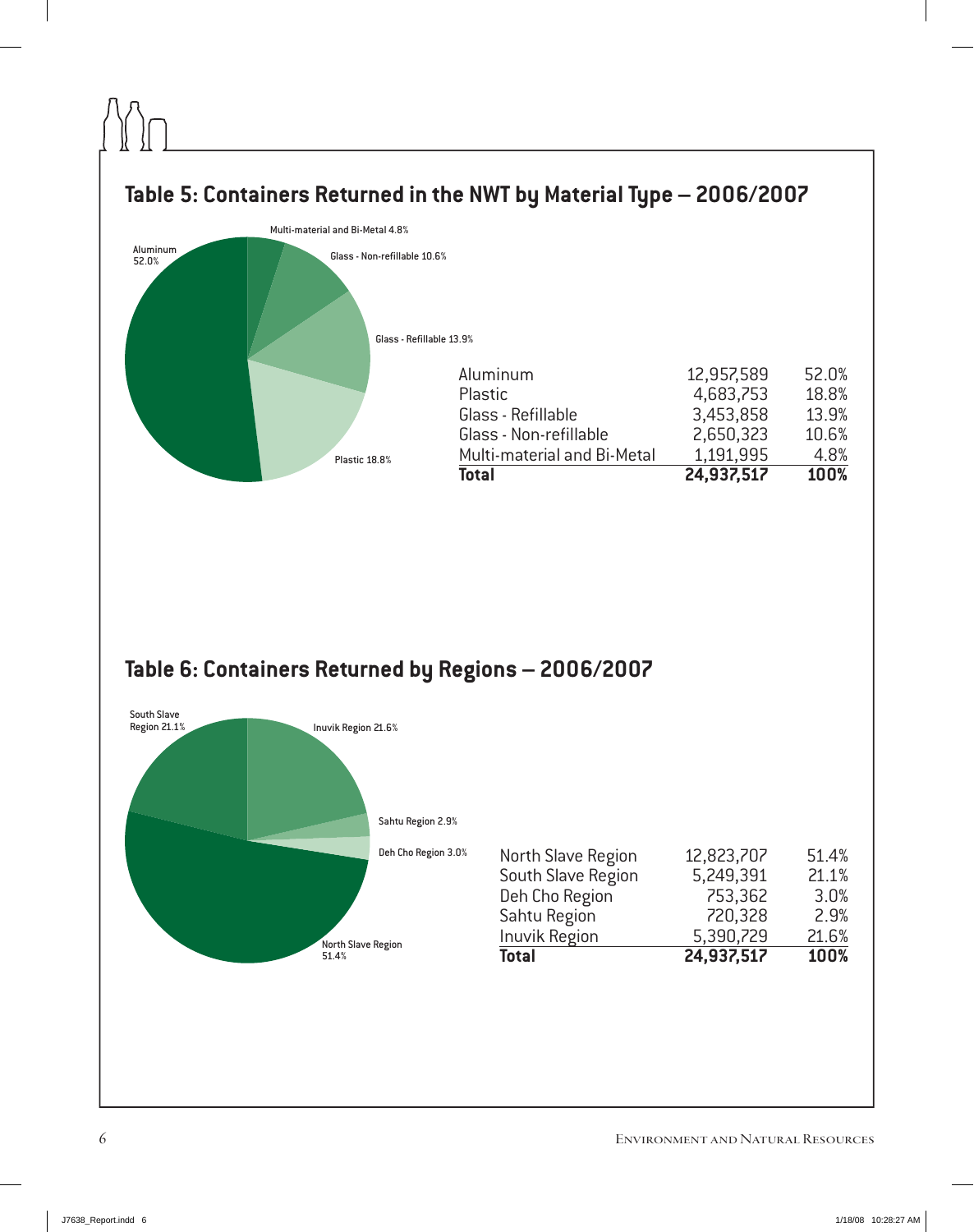# **Contact**

If you would like more information, or have comments about the *Waste Reduction and Recovery Act*, the Beverage Container Regulations or the Beverage Container Program, contact:

Environmental Protection Division Department of Environment and Natural Resources Government of the Northwest Territories

P.O. Box 1320 Yellowknife NT X1A 2L9 Phone: (867) 873-7654 Fax: (867) 873-0221 Website: http://www.enr.gov.nt.ca/eps/beverage.htm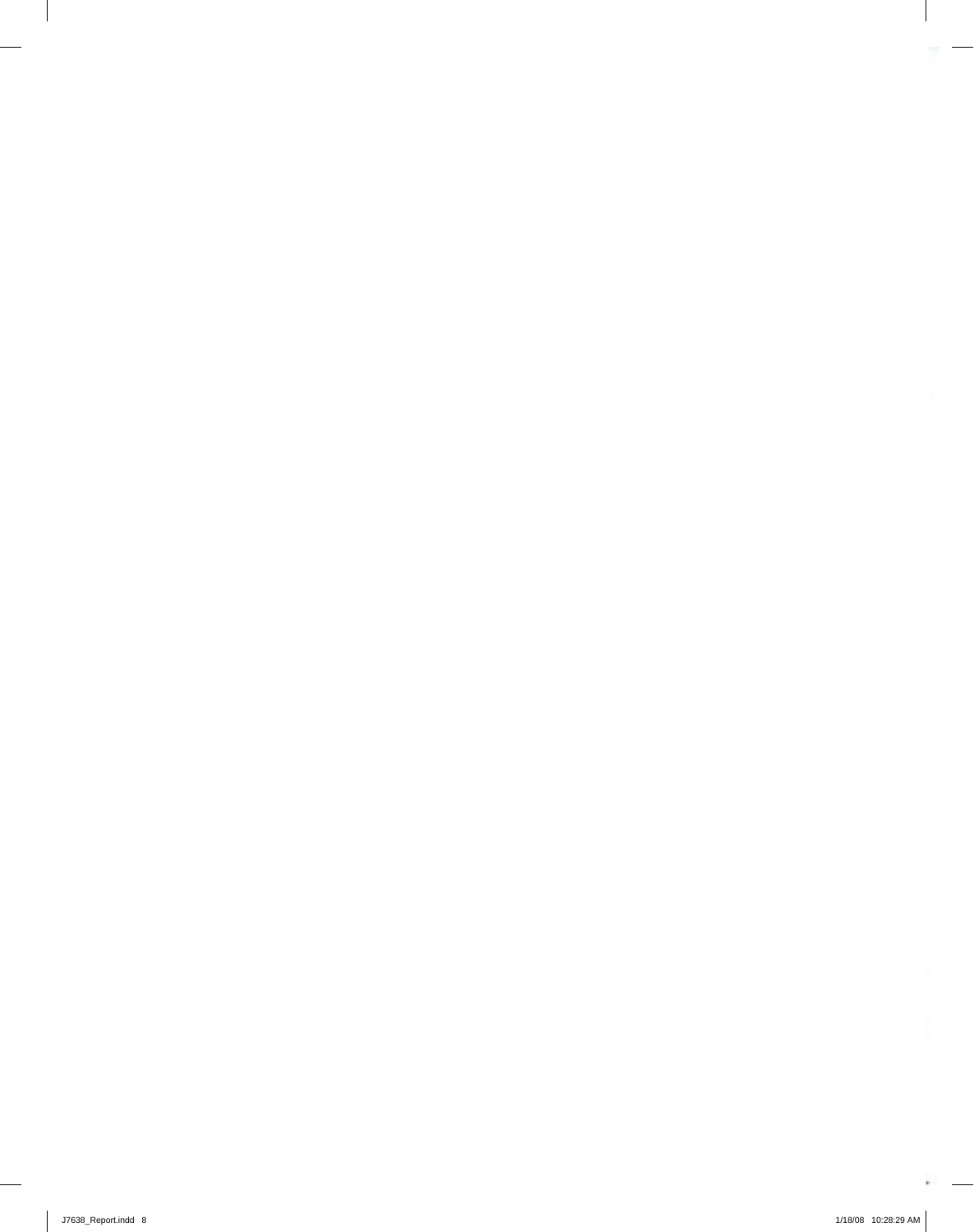

### **Environment Fund**

### **Management's Responsibility for Financial Reporting**

#### **To the Minister responsible for the Department of Environment and Natural Resources**

Management is responsible for the reliability, integrity and objectivity of the data in the accompanying financial statement, which has been prepared in accordance with Canadian generally accepted accounting principles. Where appropriate, the financial statements include estimates and judgments based on careful consideration of the information available to management.

In discharging its responsibility for financial reporting, management maintains and relies on internal control systems and practices, which are designed to provide reasonable assurance that the transactions are authorized, the assets are safeguarded, and proper records are maintained. These control systems and practices ensure the orderly conduct of business, the accuracy of the accounting records, reliability of financial information, and compliance to legislation governing the Environment Fund.

The auditor provides an independent, objective audit for the purpose of expressing an opinion on the financial statements. The auditor also considers whether the transactions that come to their notice during the course of the audit are, in all significant respects, in accordance with specified legislation.

R.P. Bailey Deputy Minister Department of Environment and Natural Resources

Mar

Nancy Magrum, CGA Director, Shared Services, Finance and Administration Department of Environment and Natural Resources and Department of Industry, Tourism and Investment

September 25, 2007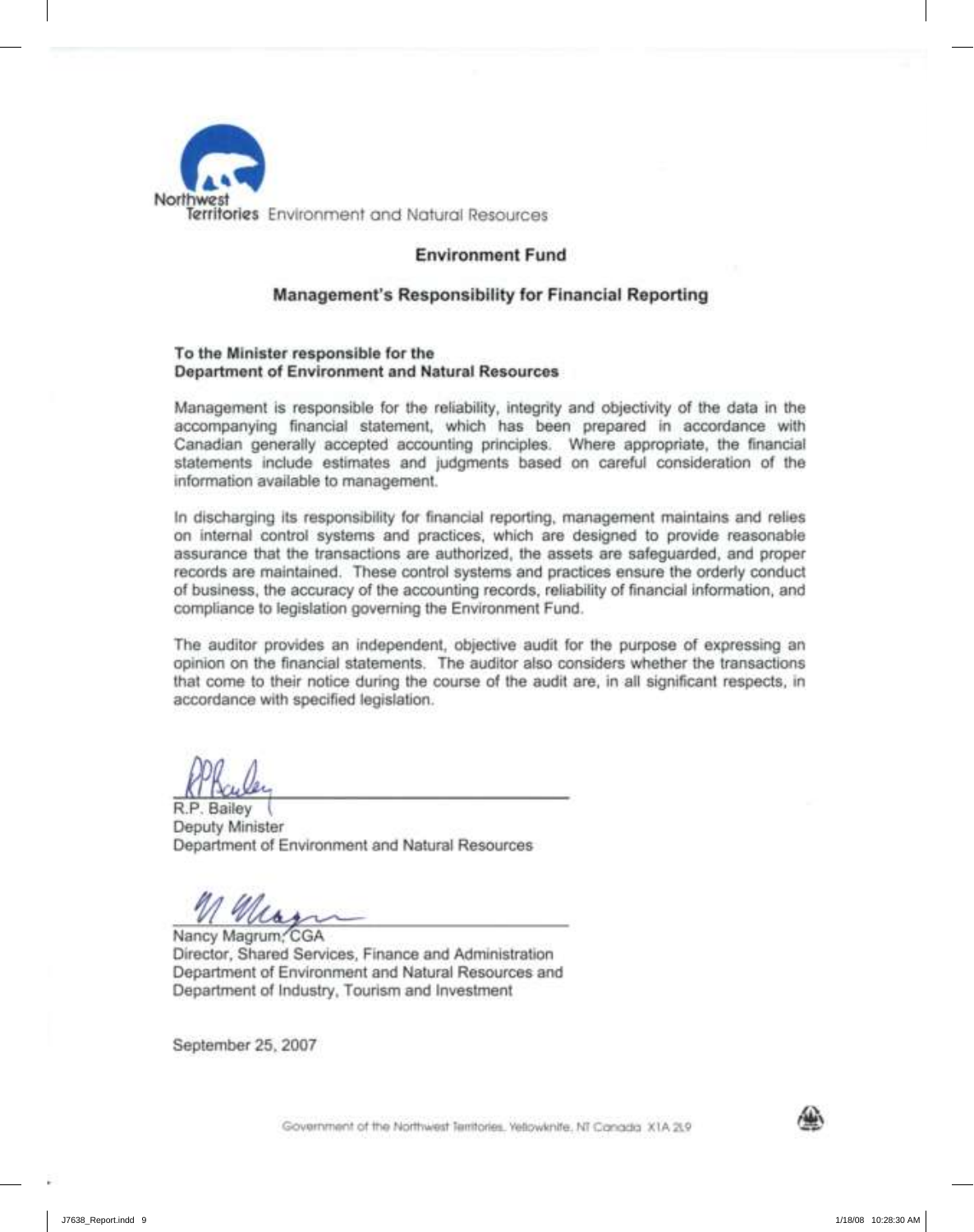

### **AUDITOR'S REPORT**

#### **To the Minister of Environment and Natural Resources**

We have audited the Statement of Financial Position of the Environmental Fund as at March 31, 2007 and the Statements of Operations, Surplus and Cash Flow for the year then ended. These financial statements are the responsibility of the Department of Environment and Natural Resources for the Northwest Territories. Our responsibility is to express an opinion on these financial statements based in our audit.

We conducted our audit in accordance with Canadian generally accepted auditing standards. Those standards require that we plan and perform an audit to obtain reasonable assurance whether the financial statements are free of material misstatement. An audit includes examining, on a test basis, evidence supporting the amounts and disclosures in the financial statements. An audit also includes assessing the accounting principles used and significant estimates made by management, as well as evaluating the overall financial statement presentation.

During the year, auditors were engaged to examine the accuracy of the returns submitted by two distributors and one processing centre. The related compliance audit reports identified inventory control and accounting problems, which affected the accuracy of those returns. The extent of the problem, which affected revenues, expenditures and the balance of surplus, could not be reasonably determined.

In our opinion, except for the effects related to the accuracy of the returns described in the preceding paragraph, these financial statements present fairly, in all material respects, the financial position of the Environment Fund as at March 31, 2007, and the results of its operations and cash flows for the year then ended in accordance with accounting policies established for the Environment Fund.

We further report that, in our opinion, proper books of account have been kept by the Department of Environment and Natural Resources, the financial statements are in agreement therewith and the transactions that have come under our notice have, in all significant respects, been in accordance with the Waste Reduction and Recover Act and Regulations.

**T. Bob Shahi, FCGA, CIA Director, Audit Bureau**

**November** 7, **2007**

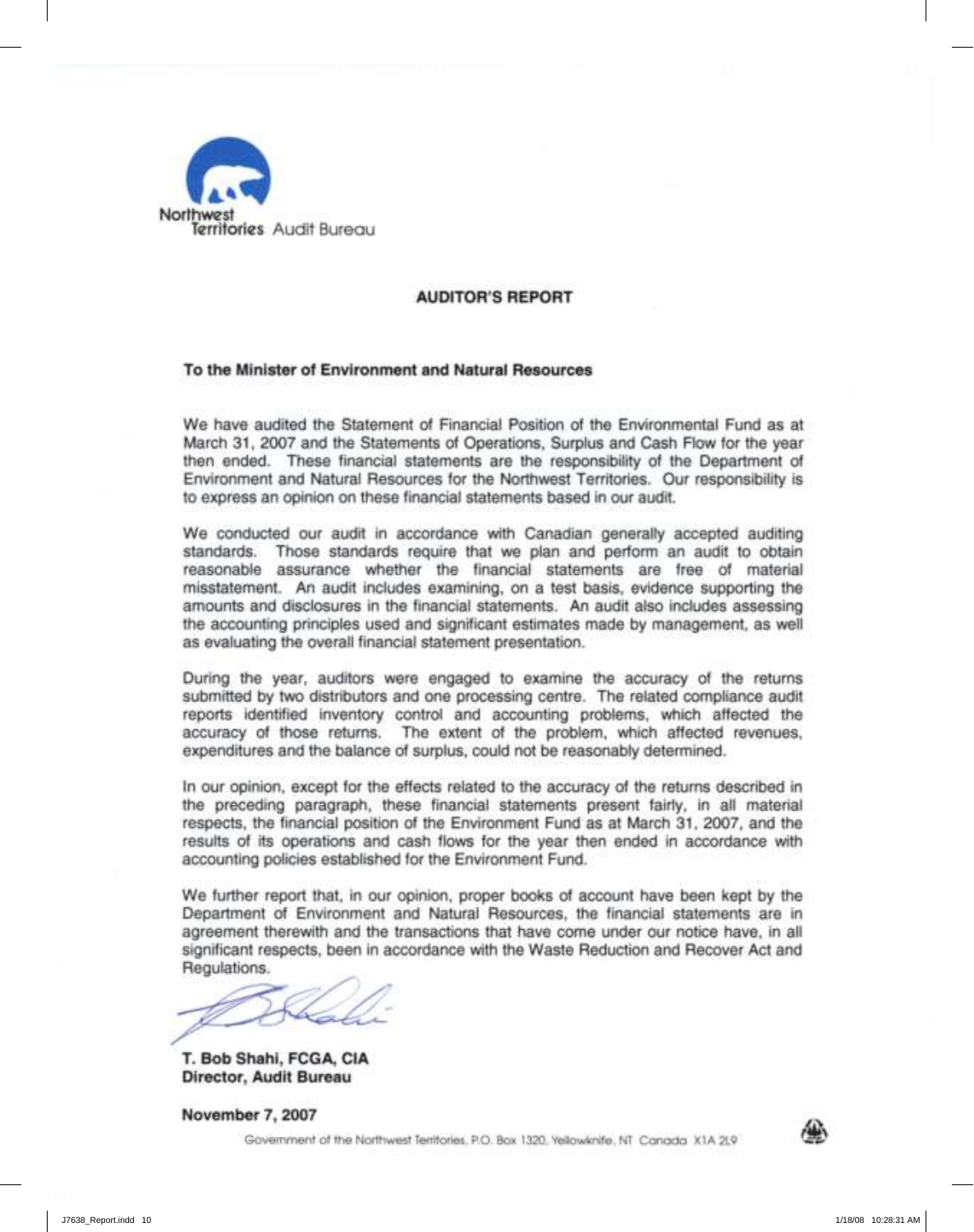# **Environment Fund Statement of Financial Position March 31, 2007**

| <b>ASSETS</b>                                                                                                                             | 2007                                                       |                       | 2006                                               |
|-------------------------------------------------------------------------------------------------------------------------------------------|------------------------------------------------------------|-----------------------|----------------------------------------------------|
| Current<br>Cash in bank (Note 3)<br>Accounts receivable (Note 5)<br>Interest receivable (Note 3)<br>Other receivables<br>Prepaid expenses | \$<br>791,330<br>478,992<br>25,866                         | \$<br>1,276<br>11,025 | 434,546<br>467,330<br>3,438                        |
|                                                                                                                                           | \$1,308,489                                                | \$                    | 905,314                                            |
| <b>LIABILITIES</b><br>Current<br>Accounts payable<br>Wages payable                                                                        | \$<br>376,183<br>380,504                                   | \$<br>4,321           | 129,506<br>129,506                                 |
| <b>SURPLUS</b><br><b>Restricted (Note 2)</b><br>Unredeemed container reserve<br>Equipment replacement reserve<br>Unrestricted             | $\mathfrak{L}$<br>730,489<br>825,677<br>102,308<br>927,985 | \$<br>95,188          | 281,753<br>47,594<br>329,347<br>446,461<br>775,808 |
|                                                                                                                                           | \$1,308,489                                                | \$                    | 905,314                                            |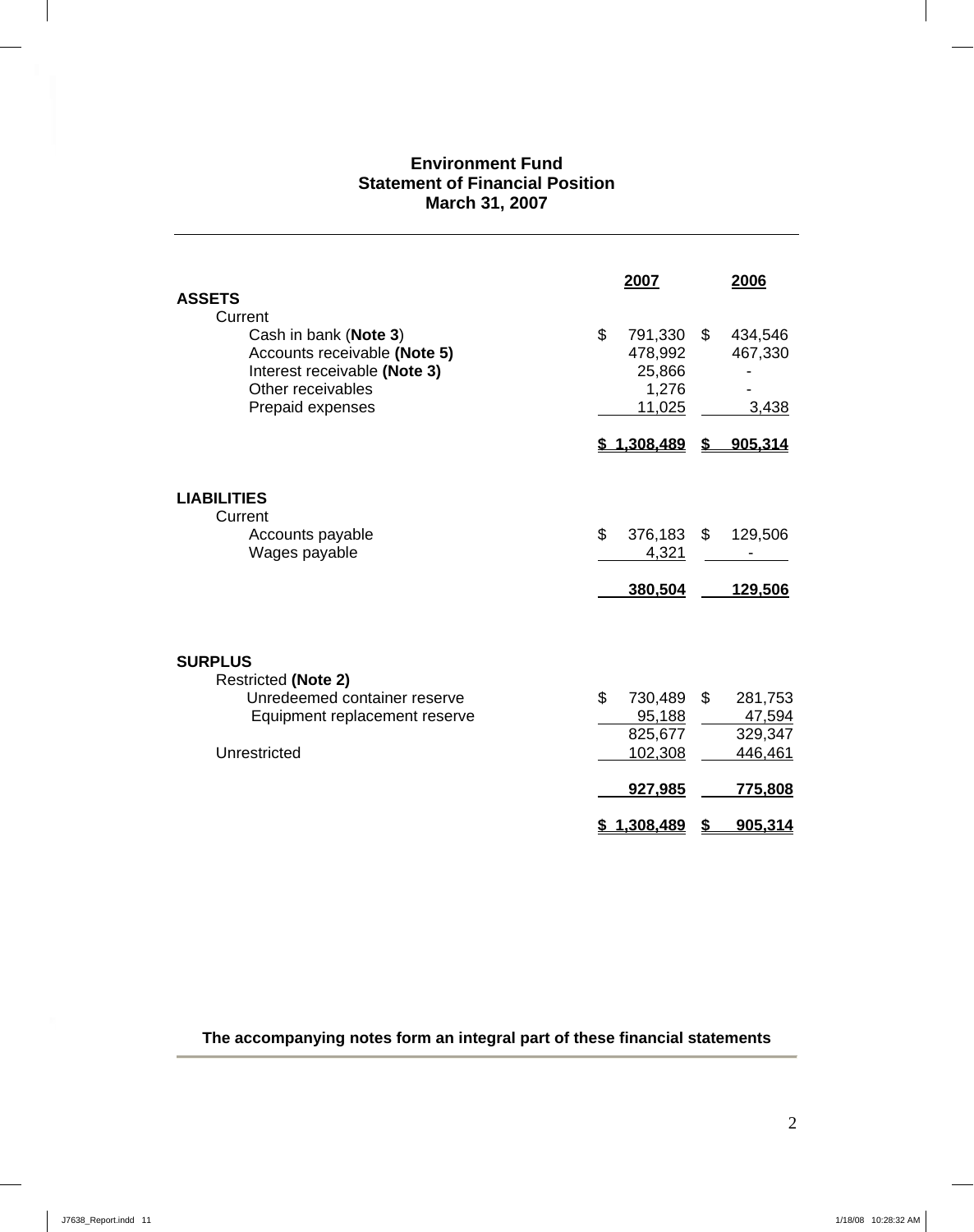# **Environment Fund Statement of Operations For the year ended March 31, 2007**

|                                                         | 2007                 | 2006          |
|---------------------------------------------------------|----------------------|---------------|
| <b>Revenue</b><br>Beverage container program surcharges | \$4,869,929          | \$1,878,356   |
| <b>Expenses</b>                                         |                      |               |
| Beverage container program                              |                      |               |
| Refundable deposit                                      | 2,615,588            | 684,774       |
| Depot handling fee                                      | 647,555              | 175,229       |
| Processing fee                                          | 541,070              | 171,380       |
| Freight charges                                         | 266,958              | 43,956        |
| Salaries and benefits                                   | 169,261              | 58,085        |
| Grants and contributions                                | 91,588               |               |
| Contract services - satellite depots                    | 85,535               | 6,400         |
| <b>Professional fees</b>                                | 58,461               |               |
| Advertising                                             | 56,459               |               |
| Minor equipment purchases (Note 2)                      | 61,474               |               |
| Storage                                                 | 51,439               | 6,474         |
| Office expense                                          | 37,772               | 6,077         |
| Equipment supplies and maintenance                      | 30,004               |               |
| Travel and training                                     | 22,029               | 1,581         |
| Insurance                                               | 8,425                |               |
|                                                         | 4,743,618            | 1,153,956     |
| <b>Excess revenue from operations</b>                   | 126,311              | 724,400       |
| <b>Other Revenue</b>                                    |                      |               |
| Interest income (Note 3)                                | 25,866               |               |
| Northwest Territories Liquor Commission (Note 4)        |                      | 51,408        |
| <b>Excess revenue for the year</b>                      | \$<br><u>152,177</u> | \$<br>775,808 |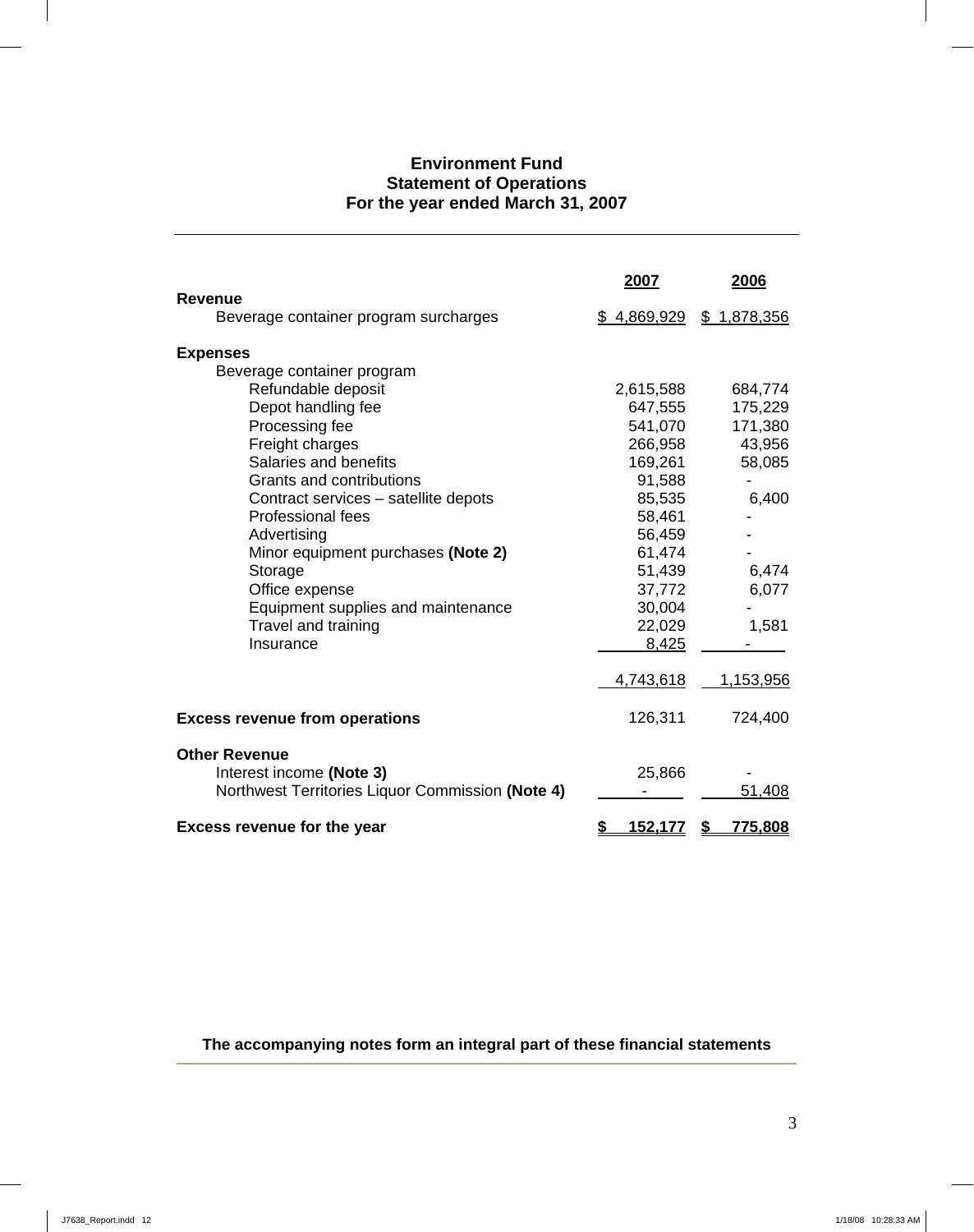## **Environment Fund Statement of Surplus March 31, 2007**

|                    | <b>Unredeemed</b><br><b>Container</b><br><b>Reserve</b><br>(Note 2) |         | <b>Equipment</b><br>Replacement<br><b>Reserve</b><br>(Note 2) |        | Un-<br><b>Restricted</b> |           | 2007 |         | 2006 |                |
|--------------------|---------------------------------------------------------------------|---------|---------------------------------------------------------------|--------|--------------------------|-----------|------|---------|------|----------------|
| Balance, beginning | \$                                                                  | 281,753 | S                                                             | 47.594 | \$                       | 446,461   |      | 775,808 | \$   | $\blacksquare$ |
| Excess revenue     |                                                                     | 448,736 |                                                               | 47,594 |                          | (344,153) |      | 152,177 |      | 775,808        |
| Balance, ending    |                                                                     | 730,489 |                                                               | 95,188 |                          | 102,308   |      | 927,985 |      | \$775,808      |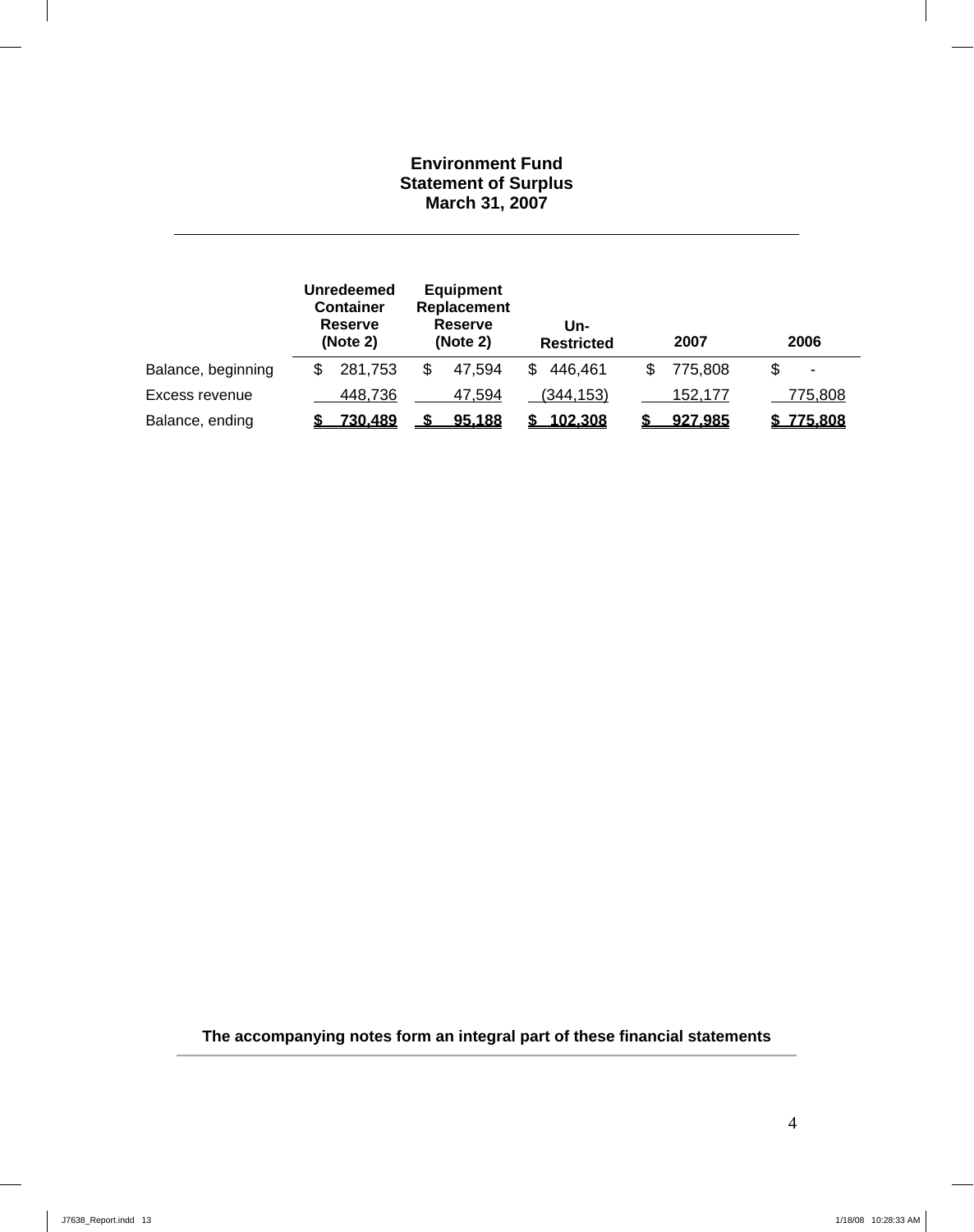# **Environment Fund**

## **Statement of Cash Flows For the year ended March 31, 2007**

|                                                                                                                                                                              | 2007           | 2006                                     |
|------------------------------------------------------------------------------------------------------------------------------------------------------------------------------|----------------|------------------------------------------|
| Cash flows from operating activities<br>Cash received from beverage container program<br>surcharges<br>Cash paid for operating expenses of the beverage<br>container program | (4,500,207)    | $$4,856,991$ $$1,411,026$<br>(1,027,888) |
|                                                                                                                                                                              | 356,784        | 383,138                                  |
| <b>Cash flows from other activities</b><br>Northwest Territories Liquor Commission transfer of<br>surplus funds from its bottle deposit program (Note 4)                     |                | 51,408                                   |
| Net cash increase                                                                                                                                                            | 356,784        | 434,546                                  |
| Cash at the beginning of the period                                                                                                                                          | 434,546        |                                          |
| Cash at the end of the period                                                                                                                                                | <u>791.330</u> | 434.546                                  |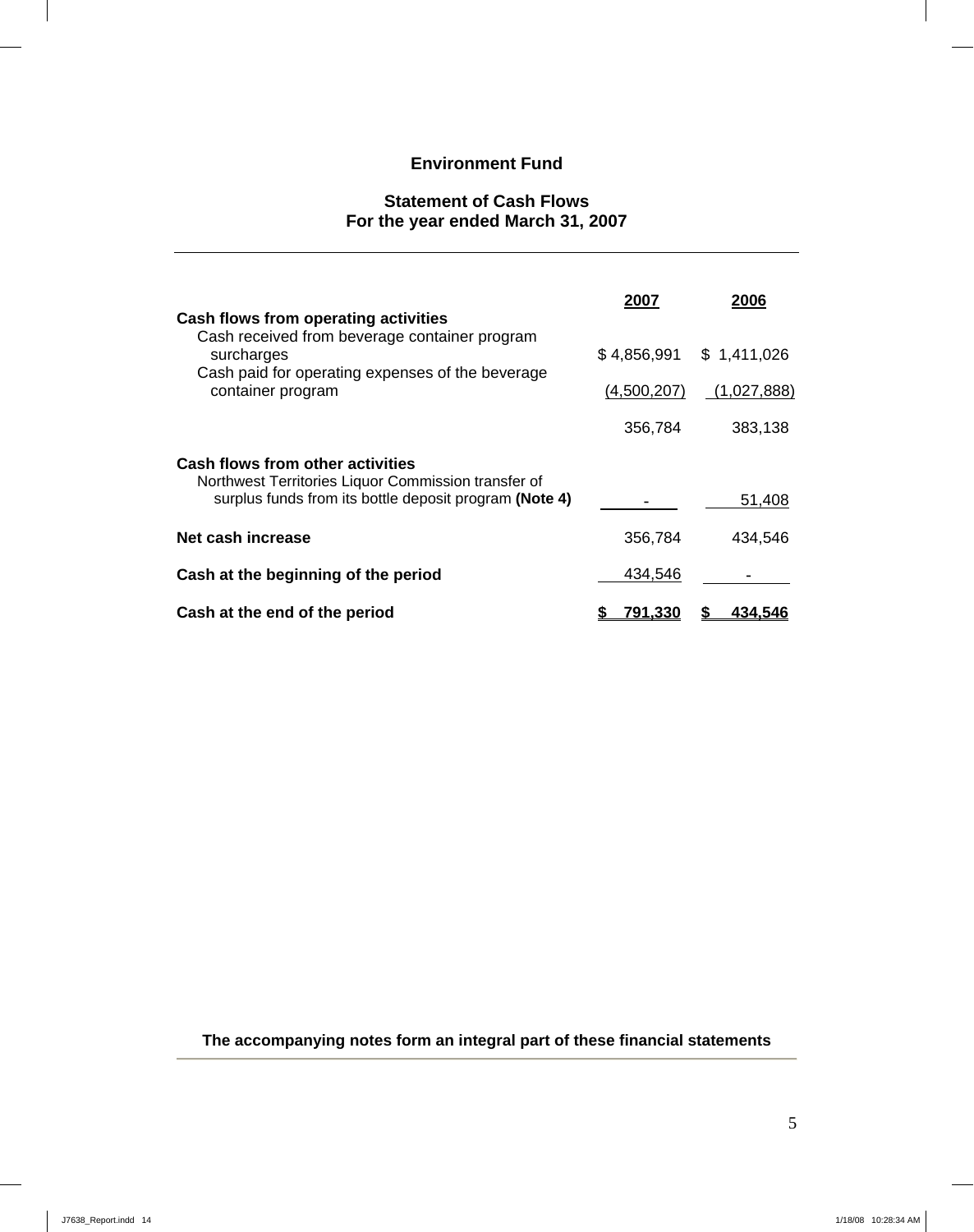### **Environment Fund Notes to the Financial Statements Year Ended March 31, 2007**

### **Note 1 AUTHORITY, PURPOSE AND OPERATION**

The Waste Reduction and Recovery Act, enacted in July 2005, established the Environment Fund for waste reduction and recovery programs.

#### **a) Environment Fund**

 All fees and surcharges collected from programs established under the authority of the Waste Reduction and Recovery Act must be paid into the Environment Fund. The assets of the Environment Fund may be used to pay for:

- the establishment, operation and evaluation of programs in respect of the reduction or recovery of waste;
- education programs related to the reduction or recovery of waste;
- research and development activities related to the reduction or recovery of waste;
- the appropriate disposal of a designated or prohibited material as waste;
- expenses associated with the work of the advisory committee established by the Minister to provide advice and assistance relating to the establishment of programs and operation of programs in respect of the reduction and recovery of waste; or
- other costs associated with programs, initiatives or activities in respect of the reduction or recovery of waste.

### **b) Environment Fund Programs**

The Beverage Container Program, which came into effect November 1, 2005, is currently the only established program operating within the Environment Fund. Administration of this program rests with the Chief Environmental Protection Officer appointed under the Environmental Protection Act.

The Department of Environment and Natural Resources advised it will be examining other waste reduction and recovery programs that could, in the future, become part of the Environment Fund.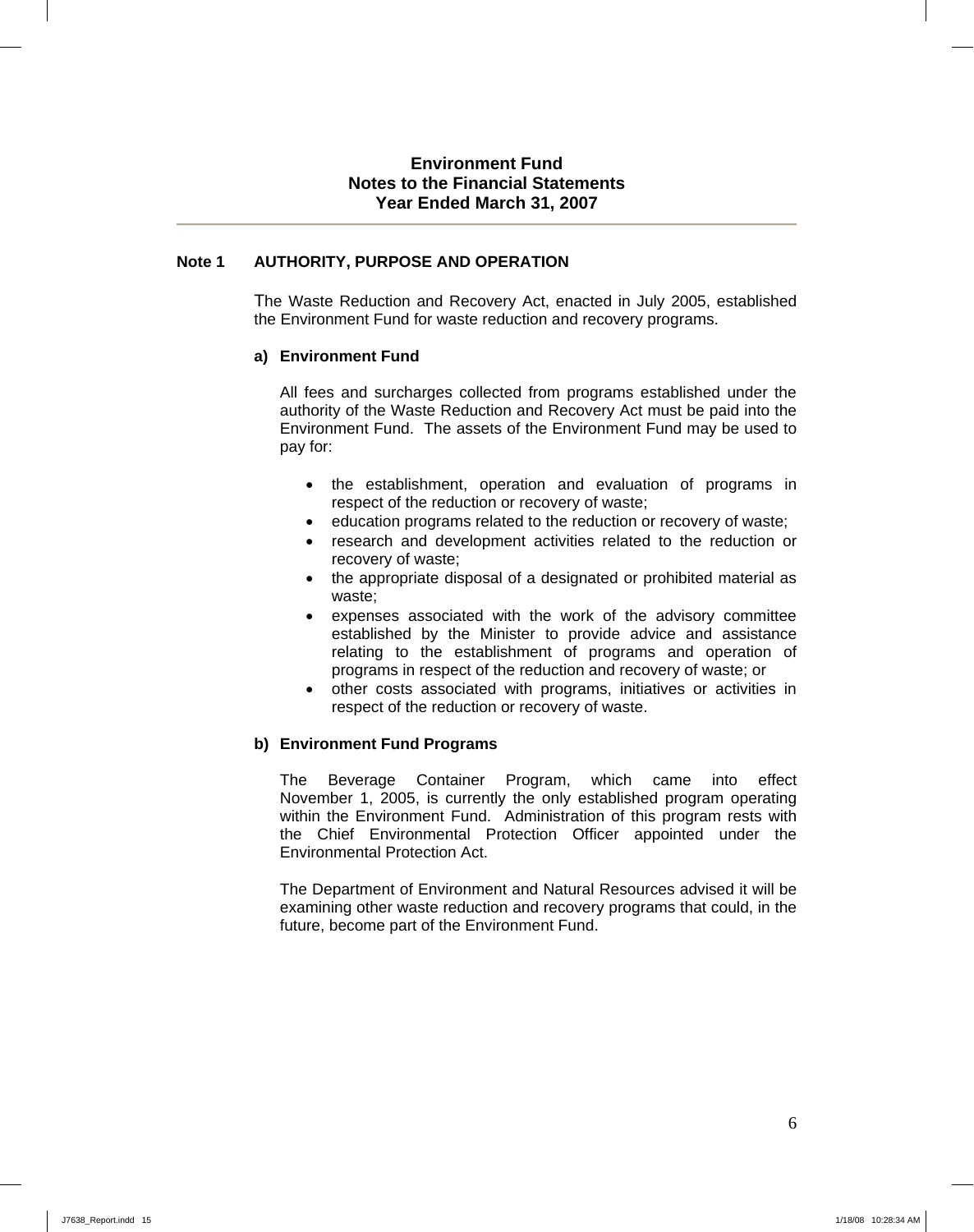### **Environment Fund Notes to the Financial Statements Year Ended March 31, 2007**

### **Note 2 SIGNIFICANT ACCOUNTING POLICIES**

These financial statements have been prepared in accordance with Canadian generally accepted accounting principles and the accounting policies established by the Department of Environment & Natural Resources for the Environment Fund.

- a) Revenue is recognized when distributors invoice the retailers for the beverage containers that will be circulated in the Northwest Territories.
- b) Refundable deposits, handling and processing fees are recognized when consumers return those beverage containers to a depot for refund.
- c) Capital equipment, consisting of mobile equipment and machinery, exceeding \$50,000 are recorded at cost and amortized on a straight-line basis over the estimated useful life of the equipment. The estimated useful life of mobile equipment and machinery was 10 years. Capital equipment items less than \$50,000 are recorded as expenditures when purchased.
- d) Restrictions have been placed on surplus to reserve funds for future operations:
	- i. Unredeemed Container Reserve an amount equal to 15% of the beverage container surcharges of the current year has been reserved to cover the future redemption of containers in circulation.
	- ii. Equipment Replacement Reserve an amount equal to 1/10 of the cost of capital equipment, including capital equipment purchased with start-up funds, has been reserved annually for future replacements of capital equipment.
- e) The Department of Environment and Natural Resources received \$1,143,000 in start-up funding from the Financial Management Board to cover the costs of implementing the Beverage Container Program. The start-up costs, which were incurred before the Beverage Container Program came into force on November 1, 2005, are not reflected in the financial statements.
- f) The Department of Environment and Natural Resources maintains the accounts of the Environment Fund. The costs associated with administering and maintaining the accounts are not reflected in these financial statements (\$35,797 in 2007 and \$13,235 in 2006).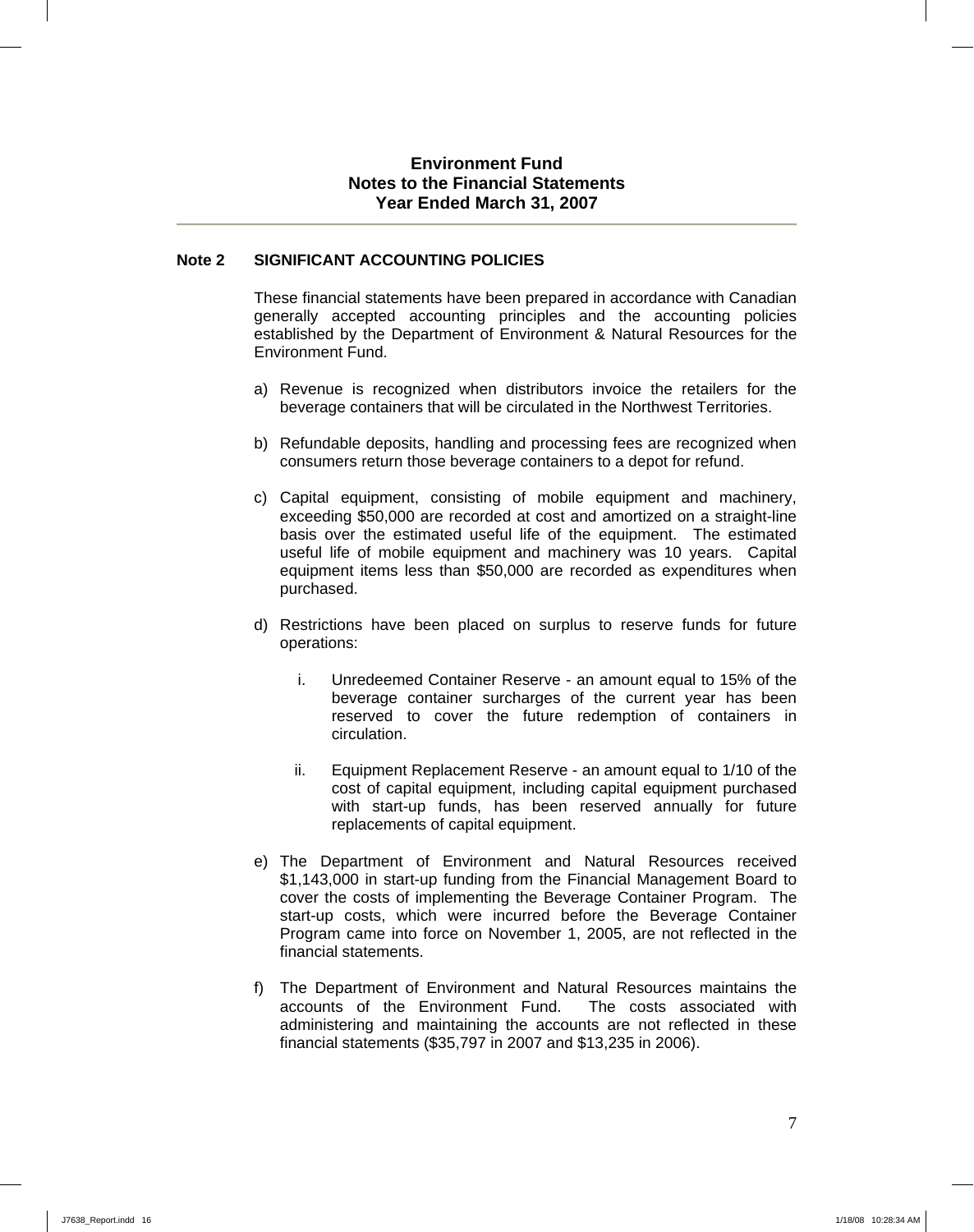### **Environment Fund Notes to the Financial Statements Year Ended March 31, 2007**

### **Note 3 CASH IN BANK**

The Environment Fund is a special purpose fund as defined in subsection 1(1) of the Financial Administration Act that forms part of the Government of the Northwest Territories' Consolidated Revenue Fund.

In April 2006, the Environment Fund joined the Government of the Northwest Territories investment pool, which consolidates and invests the cash balances of all participants in money market securities. The monies for these investments flow out of the Consolidated Revenue Fund and do not affect the cash balances of the participants. The investment pool revenues are prorated and distributed to the participants.

### **Note 4 OTHER REVENUE**

The amount represents the transfer of surplus funds from the Northwest Territories Liquor Commission bottle deposit program, which ceased operation when the Beverage Container Program took effect on November 1, 2005.

#### **Note 5 COMPLIANCE AUDITS**

Independent compliance audits of one northern and one southern distributor as well as one processing centre identified inventory control and accounting problems, which affected the accuracy of their returns. The extent and magnitude of the problems, which affected revenues, expenditures, and the balance of surplus, relating to these returns as well as those of other distributors and processing centres, could not be reasonably determined.

#### **Note 6 FINANCIAL STATEMENT PRESENTATION**

The prior year's financial statements have been restated to conform to the current year's presentation.